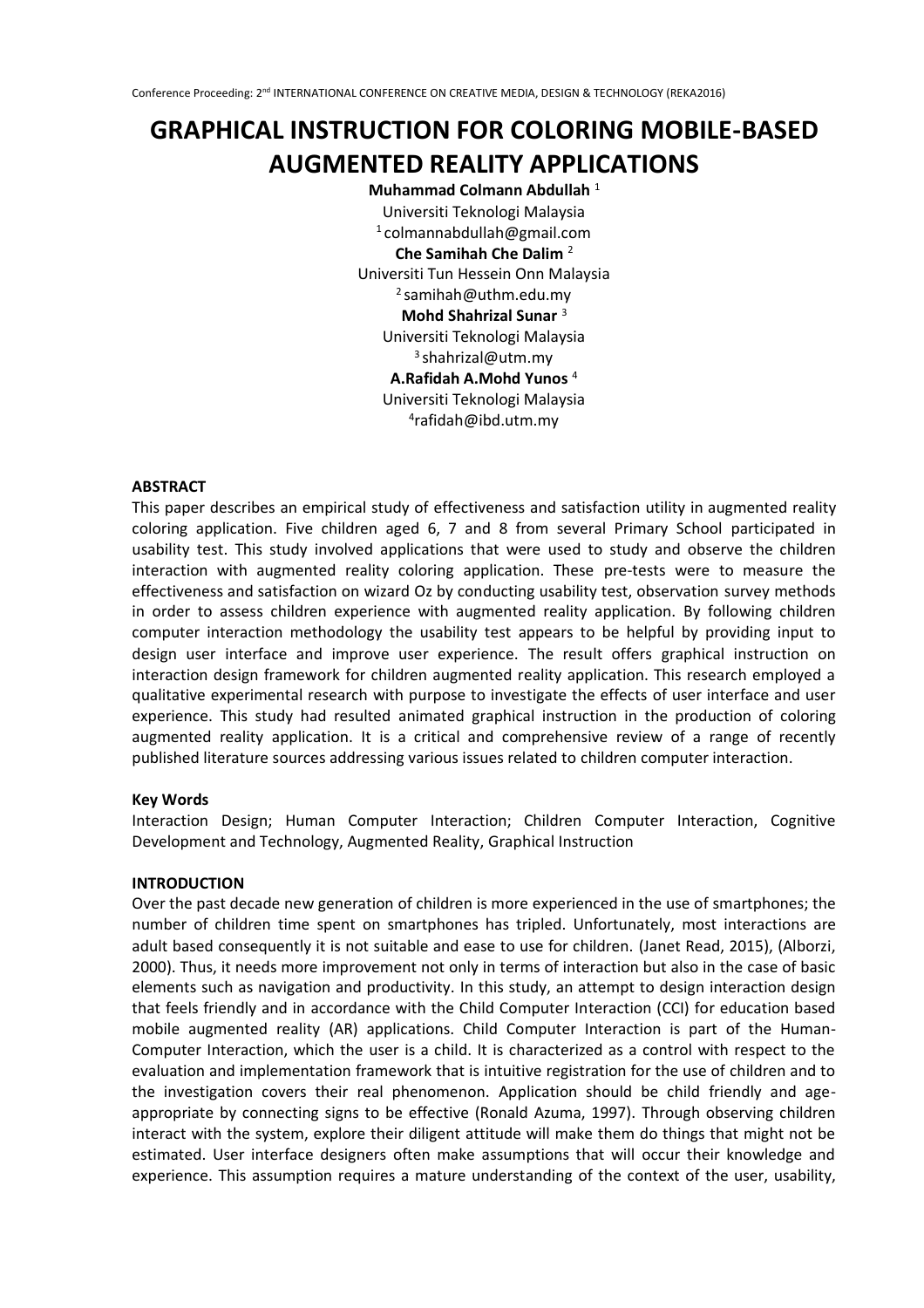and usage. Most children involve in the process of designing interactions shows honesty facial expressions and gestures affect motivation, performance, or fun. (Janet Read, 2015) There are many CCI study involving children directly in the process of testing the usability and user experience. However, the involvement of children in usability studies and research assessment is not without some difficulty. In practice many gulideline should admit to ensure that children able to contribute in a meaningful way, and there are ethical concerns around understanding the participation of children. (Juan Markopoulos, 2015) The innovation behind AR increase the actuality by bringing real-world perspective, children that use this technology have concentrated on the task and appeared more attentive to the lesson. As interactivity is a strong influence in learning, they are able to witness realistic representation of the object moving in real life. For example children are able to see what a water molecule looks like in 3D and gather knowledge about how H2O is formed. (Mark Billinghurst, 2005) Furthermore sights and sounds add new experience for children by watching animals sound like in real-life, enhance the background ambiance while reading, and more. A book about spaceship could make the reader participate and feel how it feels like to at the outer space. AR brings new meaning to textbook by showing examples of the content to the reader for greater clarity. AR technology has proven endless possibilities, as students are capable to touch a seemingly real-world change through the use of computer-generated imagery. (Mark Billinghurst, 2005), (Ronald Azuma, 1997). This research examines children use of AR application focus on user interface, by observing, understanding and gain new experience by enhancing graphical instruction in order to facilitate the ease of use and improve the user experience in order for them to explore their creativity and probelm shoving skill.

## **PROBLEM STATEMENTS**

Interaction for education based augmented reality applications require natural and intuitive features, easy to learn and user-friendly that reflects on children. AR gestures interaction should serve the purpose of the application, multi-touch technology-based interaction, multi-touch technology declared the coming of a new era of more natural, more direct human-machine interaction. Multitouch technology presents us a brand new multi-user interaction experience with its direct touching and flexible gestures (Marco de Sá, 2008). Most interaction are adult based and not age-appropriate thus not suitable for children, nor it is not easy for children. Since the user (children) are not familiar with the interface. This showed that the children could not identify the gestural input affordances when they had to focus on maintaining the marker-based AR-view with the same hand and modality as with they were expected to create gestural input, natural and easy-to-learn paradigms for any human (Xiaohua Yu, 2010). Due to lack of design guidelines for AR application the user interface designs based on assumption, an adult trying to put in children shoe and come up with a design that what they would want if they were children. Designing interfaces for children's application require a thorough understanding of the subject and follows appropriate design guidelines. Studies have shown that most of the application developed for a child has been adopting a general design guideline that is based on adult's preferences. This has led to many situations such as confusion and lack of interaction. This is mainly because the design guidelines for adult-based application design strives for simplicity while children need more assistance that can guide them to use the interface. This situation calls for a less complicated and self-explained interfaces. (Janet Read, 2015), (Chiasson, S , 2005),(Hanna, L, 1999).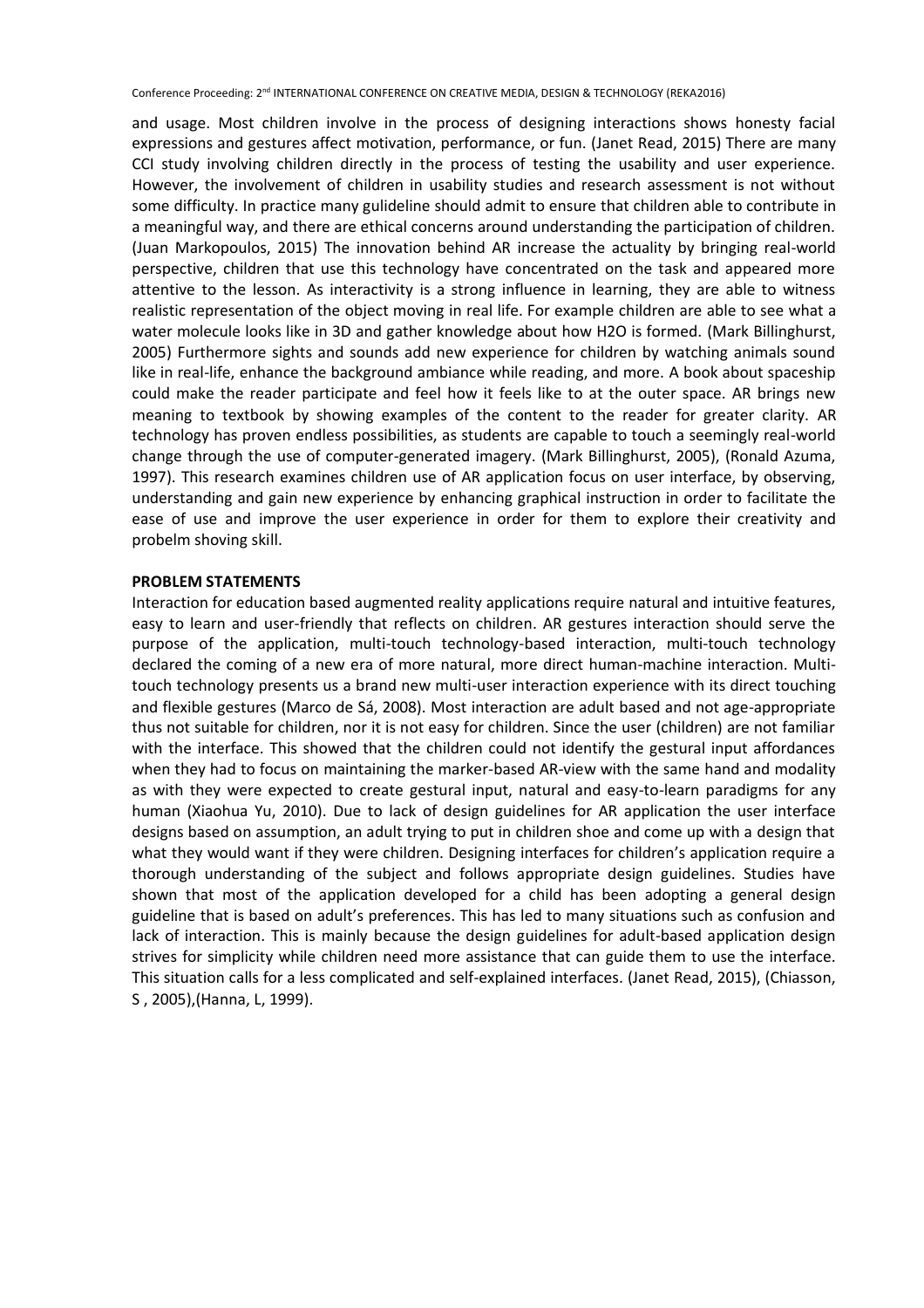

Figure 1, Children using wizard oz graphical instruction to scan the marker.

Children computer interaction is a branch in human-computer interfaces, which focuses on designing interfaces for children's application development. The concern of this field is to get closer to the factors, which enable a great engagement between children and the application to be developed. Our study aims at gathering as much information as possible on the children's need in terms of user interface design. To understand the need for the subject (children), observation is a good approach to see how children's respond to certain user interfaces. From the observation, a clear guideline should be obtained to guide designers in developing a more comprehensive and effective applications for children. (Janet Read, 2015), (Chiasson, S, 2005),(Hanna, L, 1999).

## **METHODOLOGY**

Usability tests are conducted to ensure the user interface design is suitable for children and able to complete tasks with clearly, transparent, agile and useful. This study employs wizard oz, namely the provision of low-fidelity ai prototype pasted on the screen smartphones with running quiver coloring application. In order to make sure assess usability in terms of interface design is age-appriorate. The main objective of this assessment is to prove that the initial hypothesis of the user interface design is too focused on adult and inappropriate to the child. (Janet Read, 2015), (Chiasson, S , 2005),(Hanna, L, 1999).

#### **Wizard OZ**

David Gouldin first used this method back in the 1983, although it was only named Wizard of Oz when Johanna Höysniemi described it. There are instances where Wizard of Oz studies have been effectively carried out with children; study has proven children played a game which was driven by a wizard sitting in the room where they could see him, in this instance, the game was sufficiently engaging that the children were unaware that the wizard was controlling the interface. (Janet Read, 2015) These low-fidelity prototypes are typically used with the Wizard of Oz technique [58]. As sketches gain form and UIs are drawn on paper cards, these are used, following specific sequences and navigation arrangements in order to simulate the actual application, as it should function. This simulation is usually achieved through techniques such as the Wizard of Oz technique where a designer acts as the computer, changing sketches and screens according to the user's actions, whereas, if possible, another designer annotates and analyzes the user's behavior and errors that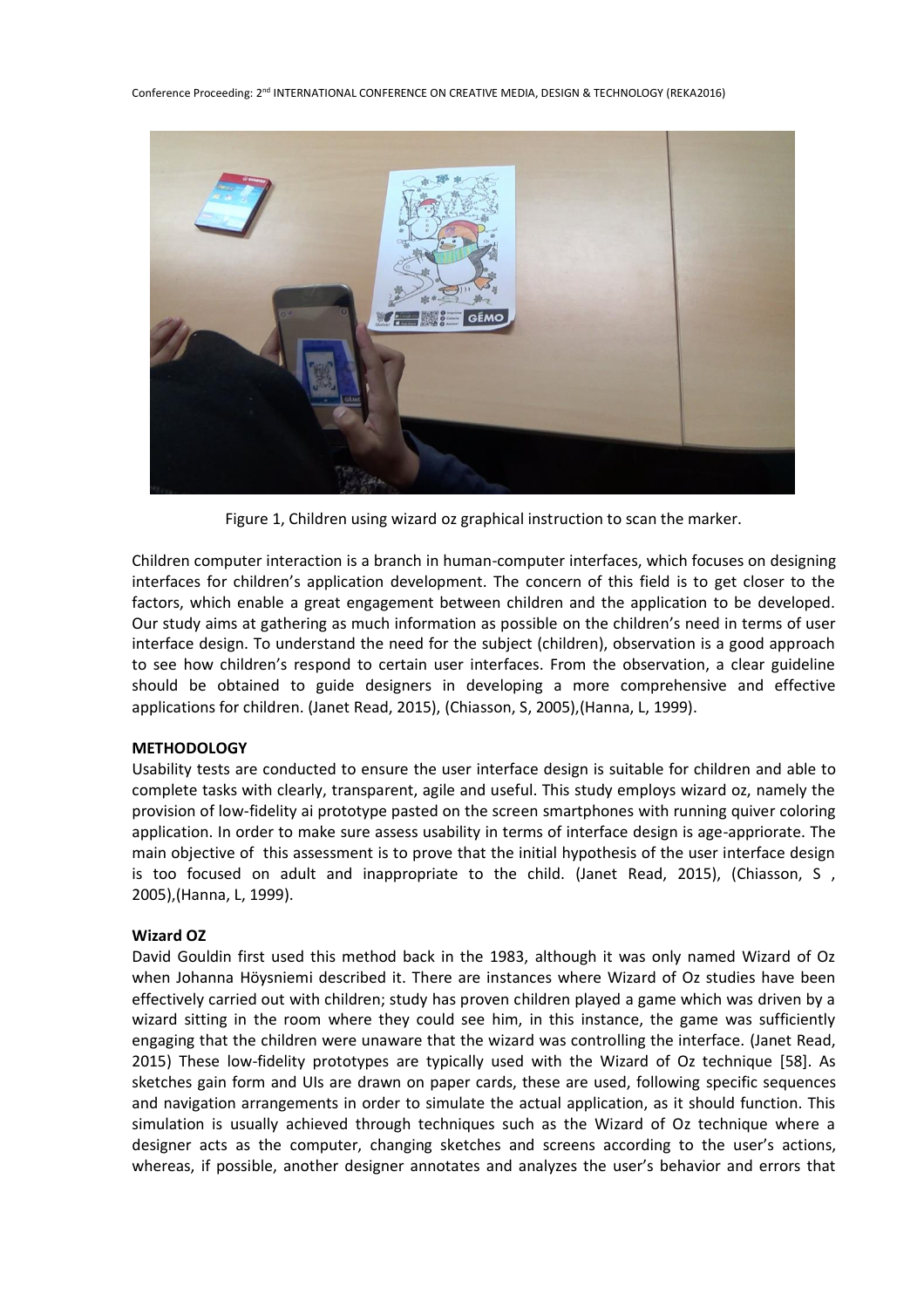might be detected [58]. Virzi et al. conducted a thorough study focusing specifically on the efficiency with which low-fidelity prototypes can be used during evaluation stages and how they allow designers to detect design errors, in several stages of the design process. Two types of data are classified as 1) Input on user interface and 2) experience and behavior of the children featured in the study, during the study session audio and video recordings as evidence conducted and also the exposure to reference shall consist datang. Input on user interface are rated by few task such as;selecting the main icon, understand the main menu, able to scan marker, looking for instruction, interact with 3D. In order to assure the user interface is age appropriate two interface are tested, the first one is quiver graphical instruction and second is the wizard oz version of graphical instruction with a interface orinted on a transparent paper and place it on top on the mobile screen. Children response are observe throught their response and time rate of scaaning the marker. Next quiver did not have any interface for inteacting with the 3D model as the wizard oz version implement an arrow pointing at a button, again children response are observe throught identify the interface and interact with the 3D model. A total of 6 children randomly selected from various schools of the city to participate in the trial. Children aged 7-9 years consists of male and female students. The students come from a family background of parents exposed to and familiar with the use of digital technology and smartphones in their daily activities. At the beginning of the study, children were given a form to fill out their name, age and school name to see their ability to read and write. Then children were asked several questions about Peguin, in case children seen Peguin in real life or in video. Children were asked Peguin true colors and a coloring sheets of peguin were given for them to color. Children do not know that the paper is a marker that will be scanned later. Once the coloring are completed the quiver application are shown to them for the first time, and their reaction of excited and happy, trigger them to try it themself. First its with quiver graphical instruction,during this time the rate of time scanning the marker and error rate are recorded. Second a piece of transparent paper that content graphical instruction (see figure 2) affixed on to the top surface of the smartphones screen, again the rate of time scanning the marker and error rate are recorded. Next the children are test if they are able to interact with the 3D Peguin with quiver interface.The second transparent paper pasted with the arrow pointing at button to press to see children reaction in case they are able to inteact with the 3D Peguin. Children are ask regardless the texture on top of the Peguin is the color that they colored. For the data on user experience children are given a smileyometer ranked 1 to 5; 1 (Awful), 2 (Not very good), 3 (Good), 4 (Really good), 5 (Brilliant). The scale like and was it easy to play. Few questionnaires will be asked as the children pointing at the smileyometer. In order to evaluate how children interact or prefer to interact with the application, naturally as new applications for them. It is based on the hypothesis that the interaction with augmented reality applications based education requires the characteristics of natural and intuitive.

## **RESULT**

## **Measuring Usability Testing**

This research main objective is to study and measure the rate of effectiveness and satisfaction of an AR coloring application. ISO 9241-11 (ISO 9241, 1998) defined usability as "The level to which a product can be used by specified users to achieve specified goals with effectiveness, efficiency and satisfaction in a specified context of use".

The two important factors definition are:

- 1) Effectiveness: The accuracy and totality with which user complete specified goals.
- 2) Satisfaction: Subjection from distress and positive outlooks toward the use of the system.

Usability emphases on the effectiveness factors and objective characteristic, while satisfaction focus on subjective characteristic measured.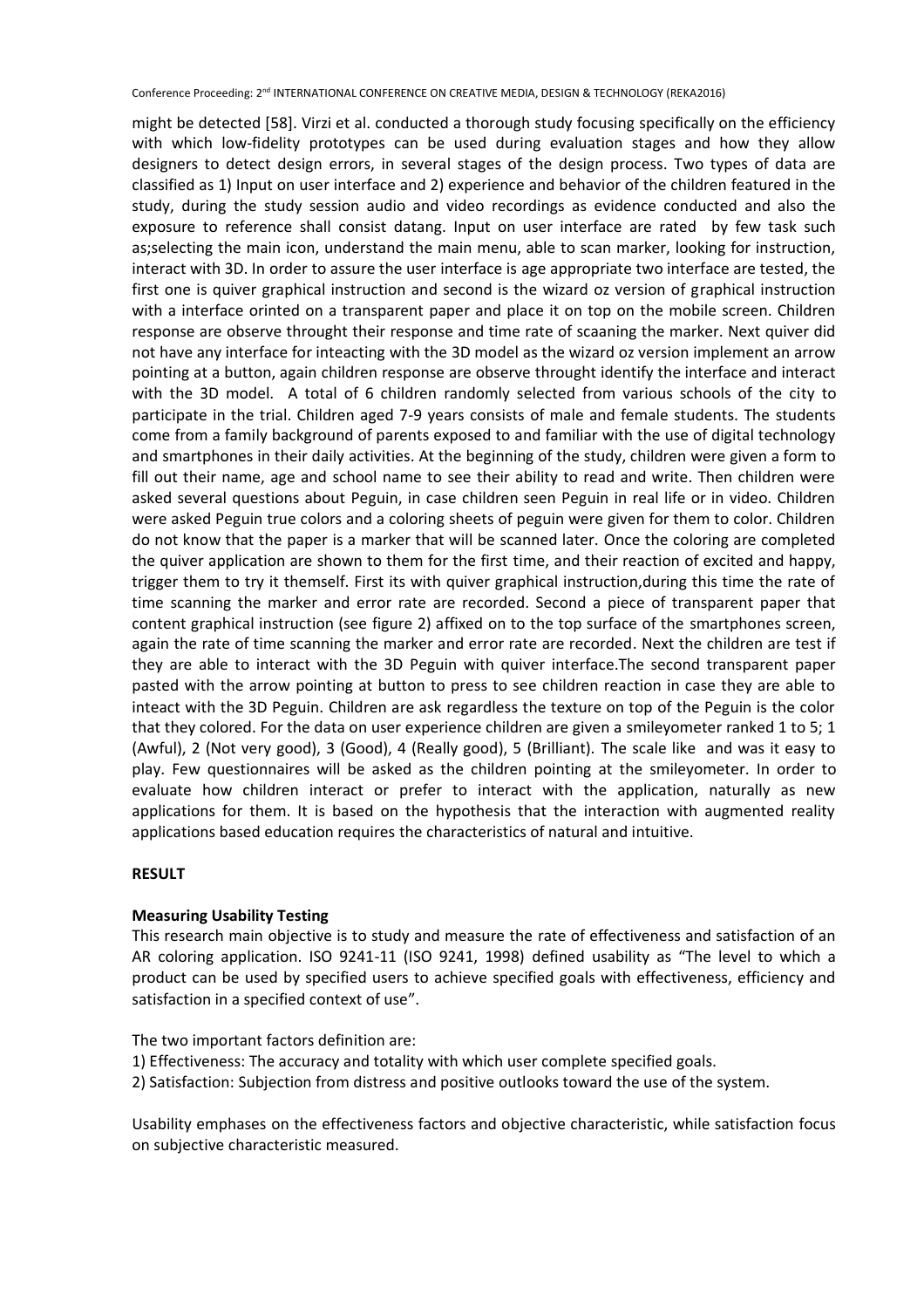Hence the effectiveness metrics measured by using a usability measurement, which introduced by Nielsen (Jacob Nielsen, 2001) by evaluating user's success rate, the simplest usability metric. Nielsen (Jacob Nielsen, 2001) described success rate as the section of tasks, which users complete accurately. This uneven metric will not be able to suggest the reason behind the users failure or how well user able to complete the tasks. Thus, success rates measure the users failure due to user unable to accomplish the task. This research emphasis on user success rate from the observation, which may be utilized toward the analyst time performing that usability test from post questionnaire with the children.

## **Effectiveness**

Effectiveness measures the ability of the user to complete a task with the graphical instruction (Jacob Nielsen, 2003). For this study, effectiveness is measured from the beginning until the end of the application. The task lists are shows in Table I. Effectively completed task will be count as 'Yes'. A success sign is given the full credit of 100%. For tasks, which are not completed effectively, will be given a 'No' sign with zero (0%) credit. The table shows the list of tasks that were evaluated for its effectiveness. The data are later brief for easy analysis and were analyzed for its effectiveness using success rate evaluation:

| <b>Task</b>                 | Child 1 | <b>Child 2</b> | Child 3    | Child 4    | Child 5    | Child 6    |
|-----------------------------|---------|----------------|------------|------------|------------|------------|
| Manage to press             |         |                |            |            |            |            |
| the apps Icon               | Yes.    | Yes            | <b>Yes</b> | <b>Yes</b> | <b>Yes</b> | No         |
| Main menu graphic           |         |                |            |            |            |            |
| appealing to children       | No.     | No.            | No.        | No.        | No         | No.        |
| Searching for UI guidelines | Yes.    | Yes            | Yes        | <b>Yes</b> | <b>Yes</b> | Yes        |
| Interacting with 3D object  | Yes     | Yes            | Yes        | Yes        | Yes        | Yes        |
| Showed positive response    | Yes     | <b>Yes</b>     | <b>Yes</b> | Yes        | Yes        | Yes        |
| Focus on the game           | Yes     | Yes            | Yes        | Yes        | <b>Yes</b> | Yes        |
| Past experience with        |         |                |            |            |            |            |
| AR related games            | Yes     | No.            | No.        | No.        | No         | <b>Yes</b> |
| Tendency to text            |         |                |            |            |            |            |
| instruction preference      | No.     | No.            | No.        | No         | No         | No         |
| Tendency to graphical       |         |                |            |            |            |            |
| instruction preference      | Yes.    | Yes            | Yes        | <b>Yes</b> | <b>Yes</b> | Yes        |
| Requires music during       |         |                |            |            |            |            |
| interaction with game       | No.     | Yes            | Yes        | Yes        | <b>Yes</b> | Yes        |

## TABLE I. LIST OF TASKS FOR EFFECTIVENESS EVALUATION

The brief data is shown in Table II.

| <b>Answer</b> | Child 1 | <b>Child 2</b> | Child 3 | Child 4 | Child 5 | Child 6 | <b>Subtotal</b> |
|---------------|---------|----------------|---------|---------|---------|---------|-----------------|
| Yes           |         |                |         |         |         |         | 42              |
| No            |         |                |         |         |         |         | 18              |
|               |         |                |         |         |         | Total:  | 60              |

Table I shows 10 tasks with 3 attempts per task, totaling 60 task attempts. 42 attempts were successful and 18 were not successful. Therefore, the following equation were use in order to attain at the overall effectiveness rating for this set of task: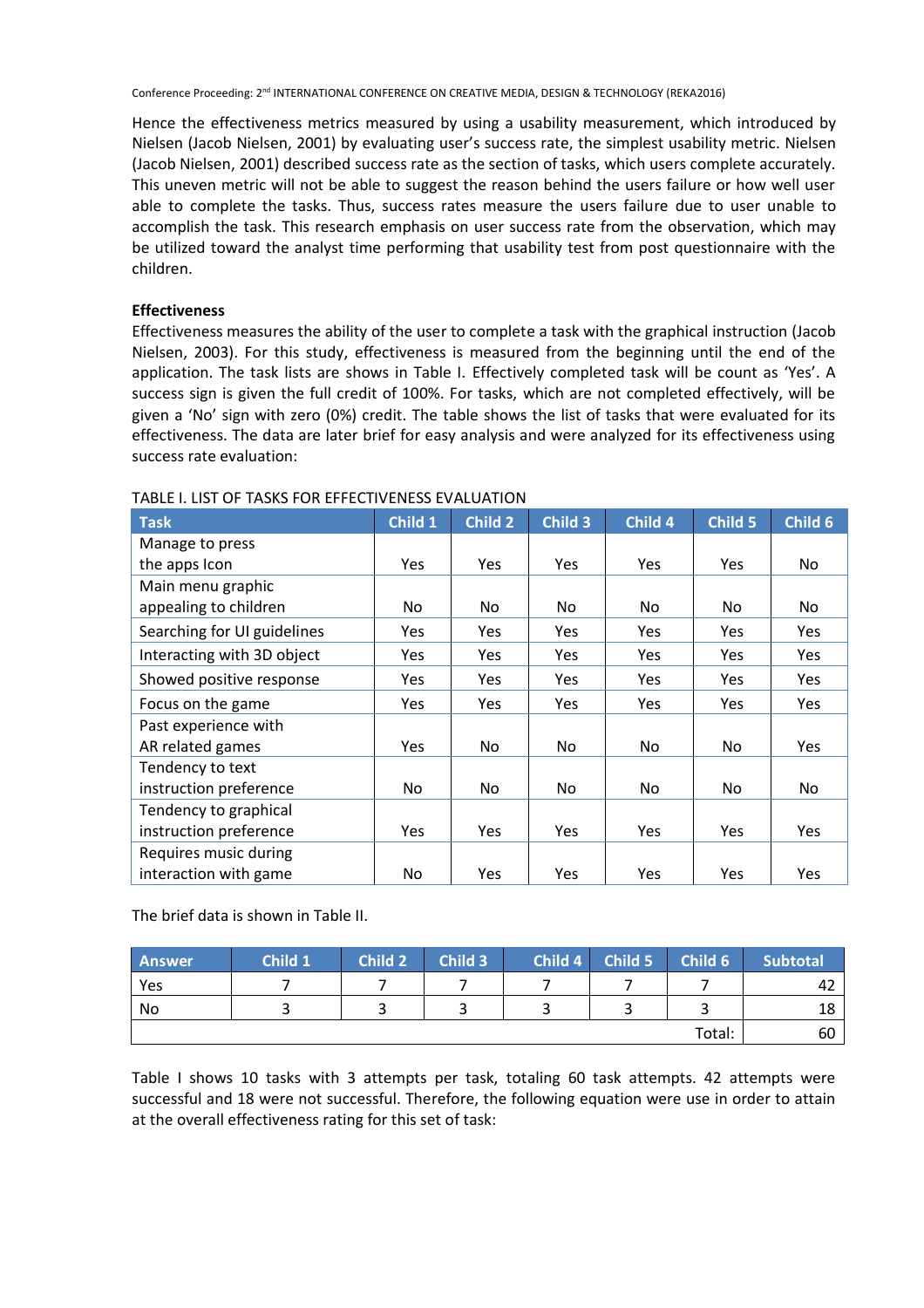Effectiveness  $(\%)$  =  $(Yes) / Total x 100\%$  $= 42/60 \times 100$ = 70.00%

This equation proves the usability testing with children has showed that the effectiveness rating for graphical instruction user interface is approximately 70%.

| <b>Task</b>              | Time 1 | Time 2 | Time 3 | <b>Average</b> | % Difference |
|--------------------------|--------|--------|--------|----------------|--------------|
| Child 1                  |        |        |        |                |              |
| Scan the Marker (Quiver) | 11     | 12     | 8      | 10.33          | 55%          |
| Scan the Marker (New UI) | 6      | 5      | 3      | 4.7            |              |
| Child 2                  |        |        |        |                |              |
| Scan the Marker (Quiver) | 42     | 50     | 44     | 45.3           | 89%          |
| Scan the Marker (New UI) | 7.3    | 4.6    | 3.4    | 5.1            |              |
| Child 3                  |        |        |        |                |              |
| Scan the Marker (Quiver) | 4.95   | 4.72   | 5.48   | 5.1            | 26%          |
| Scan the Marker (New UI) | 3.32   | 4.33   | 3.55   | 3.7            |              |
| Child 4                  |        |        |        |                |              |
| Scan the Marker (Quiver) | 5.48   | 5.8    | 6.22   | 5.8            | 37%          |
| Scan the Marker (New UI) | 4.26   | 3.55   | 3.15   | 3.7            |              |
| Child 5                  |        |        |        |                |              |
| Scan the Marker (Quiver) | 3.18   | 5.13   | 3.4    | 3.9            | 80%          |
| Scan the Marker (New UI) | 0.68   | 0.88   | 0.75   | 0.8            |              |
| Child 6                  |        |        |        |                |              |
| Scan the Marker (Quiver) | 3.69   | 5.28   | 3.16   | 4.0            | 7%           |
| Scan the Marker (New UI) | 4.2    | 2.6    | 4.52   | 3.8            |              |

## **Time Rate**

## **Error Rate**

| Task                     | Time 1                   | <b>Time 2</b>  | <b>Time 3</b>  | <b>Average</b> |
|--------------------------|--------------------------|----------------|----------------|----------------|
| Child 1                  |                          |                |                |                |
| Scan the Marker (Quiver) | 1                        | 1              | $\mathfrak{p}$ | 1.3            |
| Scan the Marker (New UI) | 1                        |                | 1              | 1.0            |
| Child 2                  |                          |                |                |                |
| Scan the Marker (Quiver) | $\overline{\phantom{a}}$ |                | 1              | 1.3            |
| Scan the Marker (New UI) | $\mathfrak{p}$           | $\mathfrak{p}$ |                | 1.7            |
| Child 3                  |                          |                |                |                |
| Scan the Marker (Quiver) | $\mathfrak{p}$           | $\mathfrak{p}$ |                | 1.7            |
| Scan the Marker (New UI) |                          | $\mathfrak{p}$ |                | 1.3            |
| Child 4                  |                          |                |                |                |
| Scan the Marker (Quiver) | $\mathfrak{p}$           | 2              | 1              | 1.7            |
| Scan the Marker (New UI) | $\mathfrak{p}$           | $\mathfrak{p}$ | 1              | 1.7            |
| Child 5                  |                          |                |                |                |
| Scan the Marker (Quiver) |                          | n              | O              | 0.3            |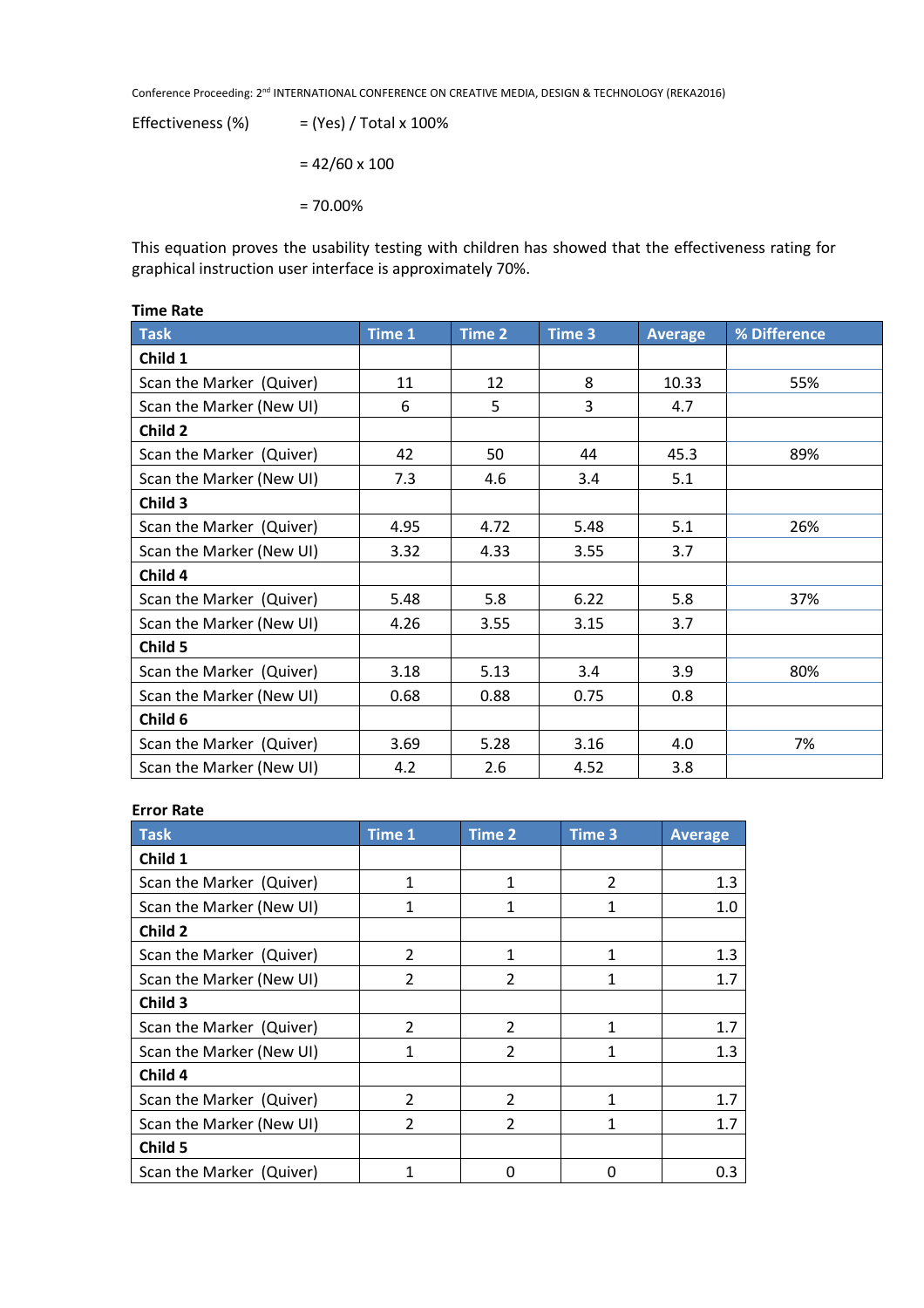| Scan the Marker (New UI) |  |  |
|--------------------------|--|--|
| Child 6                  |  |  |
| Scan the Marker (Quiver) |  |  |
| Scan the Marker (New UI) |  |  |

## **Satisfaction**

Measures of satisfaction were acquired using post questionnaires with children. In addition, children were required to answer few questions after accomplishing all tasks. (Jacob Nielsen, 2003). The questions and answers are arranged using a 5 point smileyometer scale rate. The scale ranged from 1 to 5 as per below (Table III):

TABLE III. SMILEYOMETER SCALE RATE USED IN POST QUESTIONNAIRE



All questions were aimed to get inputs from the child on how their experience with the user interfaces, do they like it and was it easy to play. Table III shows the post questionnaire asked to children by indicating out their answer in the smileyometer scale rate.

|                                    |         | <b>Child</b>   | <b>Child</b> | <b>Child</b> | <b>Child</b> | <b>Child</b>  |                 |
|------------------------------------|---------|----------------|--------------|--------------|--------------|---------------|-----------------|
| <b>Post Test Questionnaire</b>     | Child 1 | $\overline{2}$ | 3            | 4            | 5            | 6             | <b>Subtotal</b> |
| I like coloring                    | 5       | 3              | 5            | 5            | 4            | 4             | 26              |
| The game was fun                   | 4       | 5              | 5            | 5            | 3            | 3             | 25              |
| The game was easy to play          | 5.      | 3              | 4            | 4            | 5            | 5             | 26              |
| I like interacting with 3D objects | 5       | 5              | 5            | 5            | 5            | 5             | 30              |
| I know how to play the game        | 4       | 3              | 3            | 3            | 4            | 3             | 20              |
| I need graphical instruction       | 5       | 5              | 5            | 5            | 5            | 4             | 29              |
| I can understand the graphical     |         |                |              |              |              |               |                 |
| instruction                        | 5       | 3              | 4            | 4            | 5            | 4             | 25              |
| I know how to use the graphical    |         |                |              |              |              |               |                 |
| instruction                        | 4       | 5              | 5            | 5            | 4            | 4             | 27              |
| I like graphical instruction       | 5       | 5              | 5            | 5            | 5            | 3             | 28              |
| I like animated graphical          |         |                |              |              |              |               |                 |
| instruction                        | 4       | 5              | 5            | 5            | 4            | 4             | 27              |
| I want to play this game again     | 2       | 5              | 5            | 5            | 3            | $\mathcal{P}$ | 22              |
|                                    |         |                |              |              |              | Total:        | 285             |

Expending a 5 point smileyometer scale with a negative growth to 1 and a positive growth to 5, each question answered by 6 children offers shows possible positive response factor of 30 points and for 11 questions there are total of 330 points or 100% satisfaction. The following equation were use in order to achieve the total effectiveness rating for this set of task: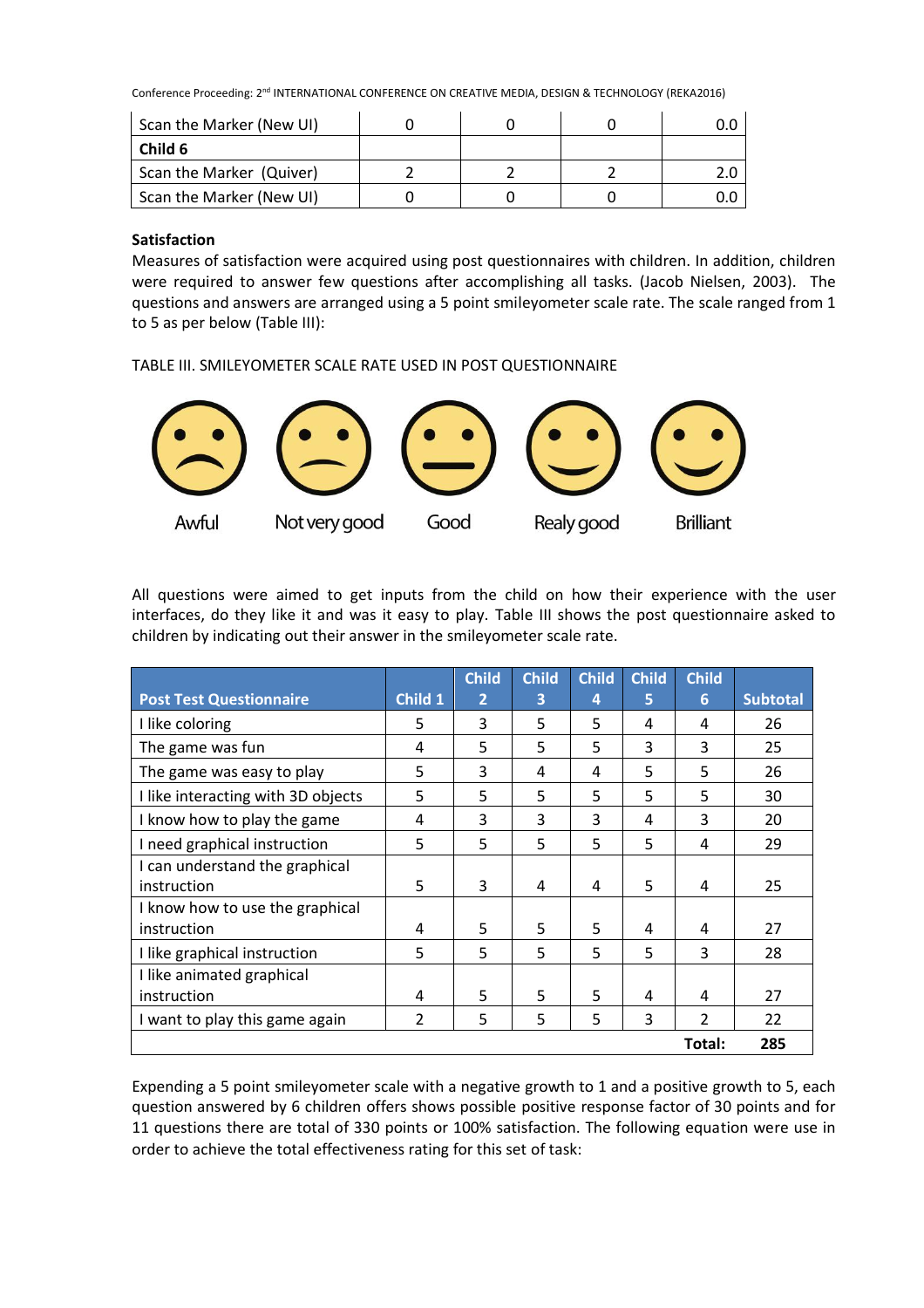Satisfaction (%) = Answer Point / Total Point x 100% = 285/330 x100

= 86.36%

## **Solitary Metric for Usability**

To measure the total usability (effectiveness and satisfaction) of the user interface, each usability factors were conveyed in a percentage. By averaging these three scores, the usability of a product can be defined with a number between 1 and 100. Therefore, the solitary metric for usability of this research can be consequential based on the following equation:

Usability  $(\%)$  = (Effectiveness + Satisfaction)/2 x 100%  $=(70.00+86.36)\%/2$ = 78.18%

From the above equation, the usability testing with children has proved that the usability level for graphical instruction is approximately 78%.

## **CONCLUSION**

This study gathers input on children acceptance of a product and how children would evaluate a user interface and user experience is practical, fun and user friendly. This research has emphasized ageappropriate user interface in order to help children to perform certain action such and finishing a task. The graphical instruction manages to minimal the time of scan and error rate. The result prove the effectiveness of the user interface to the time taken for children to complete a specific task, for example, time taken to scan the marker, while Children exhibit effectiveness when they could complete a task within a short period. Almost all participant manage to complete the task with less error rate and significantly faster time on scanning the marker, thus they stay focus and interact with the 3d Penguin. Due to not English literate one student were unable to read the instruction thou he manage to complete the task with the help of the graphical instruction. This may be due to the different background knowledge of the students. Effectiveness is measured based on the time the children spend on getting the accurate action the complete the whole task. Most children were looking for instruction, from the observation, we observe the children eye movement and they were looking for graphical instruction. For this purpose an animated graphical instruction action layer may help the children to get to the right action faster. After the test with the application, it is reported that Quiver User Interface main page is too confusing it require age-appropriate user interface. AR application require age-appropriate user interface to fit the user in order to complete the task. We also discovered that this coloring application provides more excitement and engagement in terms of user experience. The first instruction in the application should be fun to attract the children to continue the game, more interaction for children to engage. The score is the solitary metric that would be used to answer some important questions about coloring application such as:

- How ease to use is the application for children?
- How do we know if the graphical metaphor is suitable for children?
- How much more ergonomic must the application be?
- How will we know if augmented reality is a fun experience for children?

This metric is great to reading durable improvement on a project and could contribute a way to measure the progress to improve, more age-appropriate designs in the future.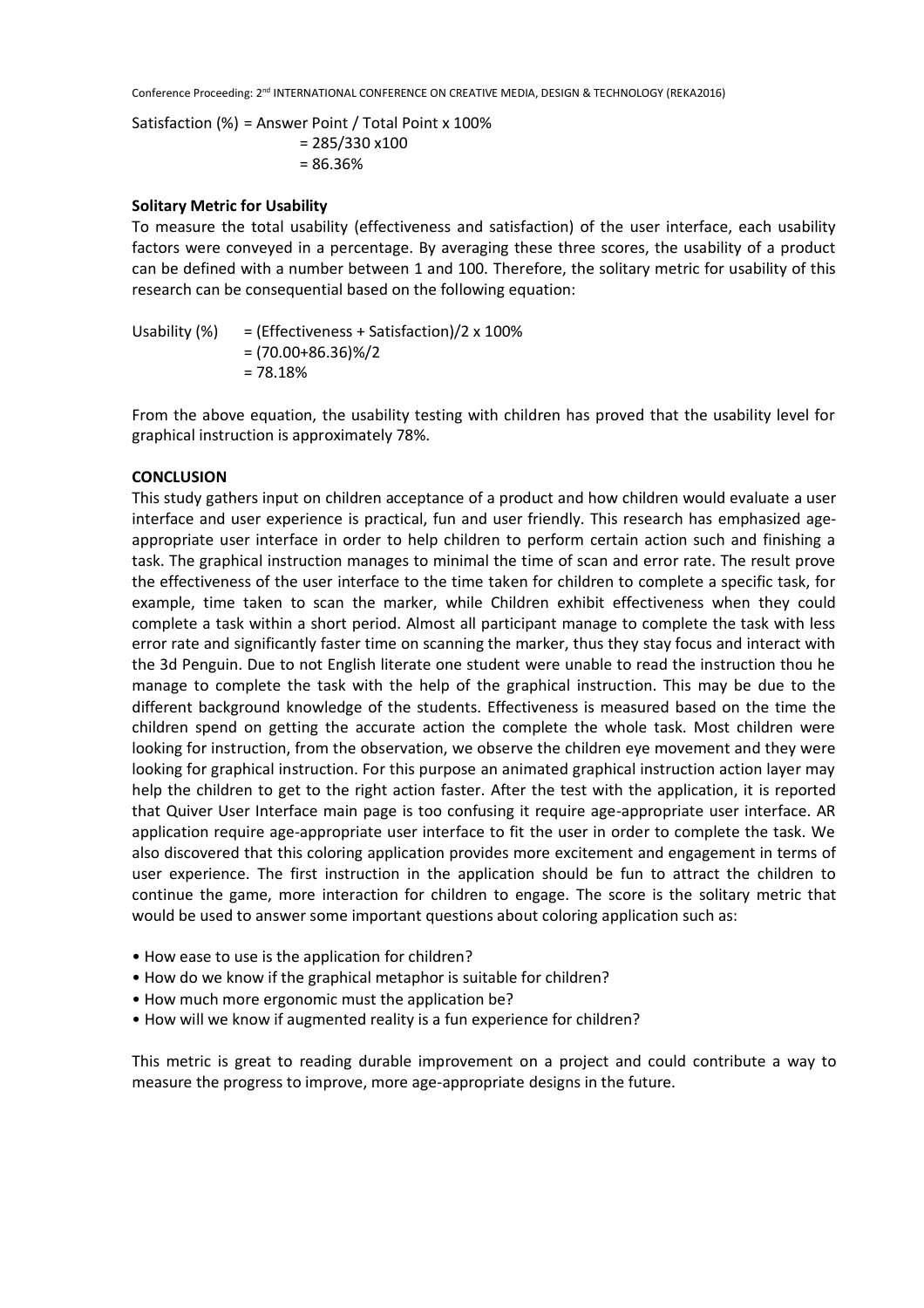## **REFERENCES**

- A. Bleken, D. Bruggeman, and W. Marx (2010). "Usablity Evaluation of a Learning Management System", Proceedings of the 43rd Hawaii International Conference on System Sciences. 2010, pp. 1-9.
- Alborzi, H., Druin, A., Montemayor, J., Platner, M., Porteous, J., Sherman, L., ... & Kruskal, A. (2000, August). Designing StoryRooms: interactive storytelling spaces for children. In Proceedings of the 3rd conference on Designing interactive systems: processes, practices, methods, and techniques (pp. 95-104). ACM.
- C. Crawford, Chris Crawford on game design. Indianapolis: New Riders, 2003

Chiasson, S., & Gutwin, C. (2005). Design principles for children's technology. interfaces, 7, 28.

- Else Lagerstam, Thomas Olsson, Tatu Harviainen, and P O Box. 2012. Children And Intuitiveness Of Interaction: A Study On Gesture-Based Interaction With Augmented Reality. Proceeding of the 16th International Academic MindTrek Conference on -
- Hanna, L., Risden, K., Czerwinski, M., Alexander, K.J. The Role of Usability Research in Designing Children's Computer Products. in The Design of Children's Technology. A. Druin ed., Morgan Kaufmann, 1999.
- ISO 9241-11, Ergonomic requirements for office work with visual display terminals (VDTs) Part 11: Guidance on usability,1998.
- J. Nielsen (2001, August 5). First Rule of Usability? Don't Listen to Users, Alertbox.
- J. Nielsen (2003, August 25). Usability 101: Introduction to Usability. Alertbox.
- Juan Pablo Hourcade. 2015. Child-Computer Interaction. CreateSpace Independent Publishing Platform; First Edition edition, 296.
- Lorna McKnight and Daniel Fitton. 2010. Touch-screen Technology for Children: Giving the Right Instructions and Getting the Right Responses.
- Marco de Sá, Luís Carriço, Luís Duarte, and Tiago Reis. 2008. A Mixed-Fidelity Prototyping Tool for Mobile Devices. Conference on Advanced visual interfaces - AVI '08, 225. http://doi.org/10.1145/1385569.1385606
- Mark Billinghurst, Raphael Grasset, and Julian Looser. 2005. Designing Augmented Reality Interfaces. ACM SIGGRAPH Computer Graphics 39, 1: 17. http://doi.org/10.1145/1057792.1057803
- Michael Beigl, Hans W. Gellersen, and Albrecht Schmidt. 2001. Mediacups: Experience with design and use of computer-augmented everyday artefacts. Computer Networks 35, 4: 401–409. http://doi.org/10.1016/S1389-1286(00)00180-8
- N.M. Diah, M. Ismail, S.Ahmad and M.K.M Dahari. "Usability testing for educational computer game using observation method", Proceedings of International Conference on Information Retrieval & Knowledge Management, (CAMP), 2010 , pp 157 – 161.